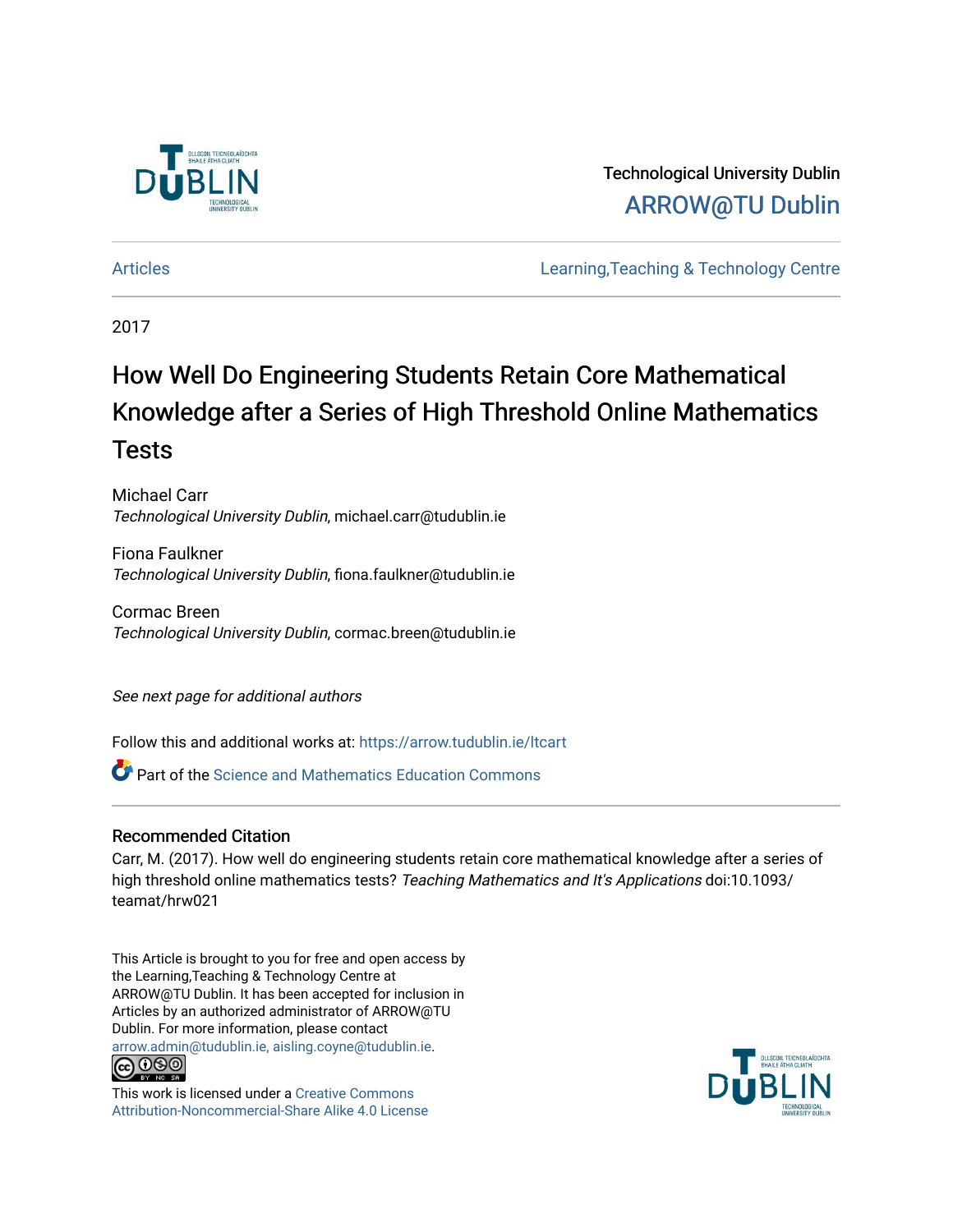## Authors

Michael Carr, Fiona Faulkner, Cormac Breen, and Mark Prendergast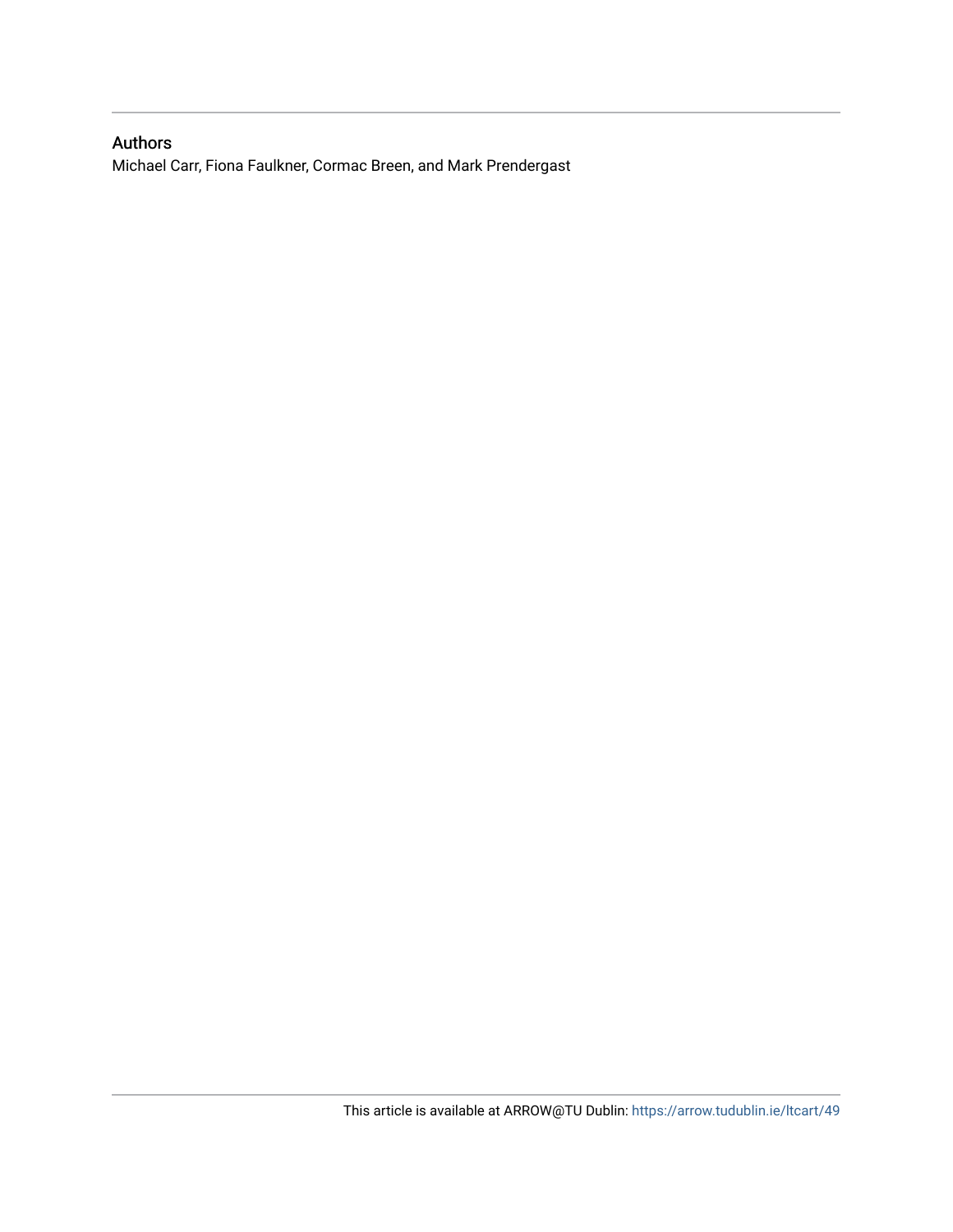**Title** How well do Engineering students retain core mathematical knowledge after a series of high threshold online mathematics tests ?

Michael Carr<sup>1</sup>, Mark Prendergast<sup>2</sup>, Cormac Breen<sup>1</sup> & Fiona Faulkner<sup>1</sup> 1: Dublin Institute of Technology, Bolton St. Dublin 1 2: Mark Prendergast, Trinity College Dublin

#### **Abstract**

In the Dublin Institute of Technology, high threshold core skills assessments are run in mathematics for third year engineering students. Such tests require students to reach a threshold of 90% on a multiple-choice test based on a randomised question bank. The material covered by the test consists of the more important aspects of undergraduate engineering mathematics covered in the first two years of the Honours degree programme and/or the three years of the Ordinary degree programme . Students are allowed to re-sit the assessment as frequently as required until they pass. In order to measure the effectiveness of such an exercise a follow up assessment was given to students on their first day of fourth year. A comparison is made with the level of basic mathematical knowledge of these students on their first day in Third year, exactly a year previously. In addition students were surveyed on their view of, how much knowledge had been retained and how effective they felt that this approach had been.

#### **Introduction**

Dublin Institute of Technology offers students several different routes into engineering, via direct entry onto an Honours degree or alternatively entry into an ordinary degree followed by subsequent transfer to third year of the honours degree. However, these students have a wide range of mathematical abilities and prior knowledge, and many are missing the basic skills required for completion of a mathematics module at this level. In an attempt to resolve this problem**,** an Advanced Maths Diagnostic Test (Carr et al 2013,2013b) was introduced. This test covered many of the key concepts from the early years of Engineering Mathematics. A pass-mark of 90% was set in this assessment**.** Multiple re-sit opportunities were provided, and a weighting of 10% of the continuous assessment mark for the mathematics module was given to the diagnostic test. Online resources and special classes were also introduced. This procedure has been run for the last few years and normally 80-90% of the students achieve a mark of over 90% in these basic skills. In an attempt to assess the level of retention of these basic skills the Advanced Diagnostic tests is also given to the same students on the very first day of  $4<sup>th</sup>$  year maths( $3<sup>rd</sup>$  week of September). These students wouldn't have studied any mathematics since the previous January, a break of 9 months although in theory they should have been using these skills in their other engineering modules. For most students this would be the longest break they would ever have had from studying mathematics.

#### **Methodology:**

The methodology for this study involved comparing the diagnostic test scores of a group of students when they are in  $3<sup>rd</sup>$  year and again when they are in  $4<sup>th</sup>$  year. A questionnaire was also given to the students once they have completed the 4<sup>th</sup> year diagnostic test. 83 students took the diagnostic test in  $3<sup>rd</sup>$  year, 66 in  $4<sup>th</sup>$  year and 41 students completed the questionnaire. The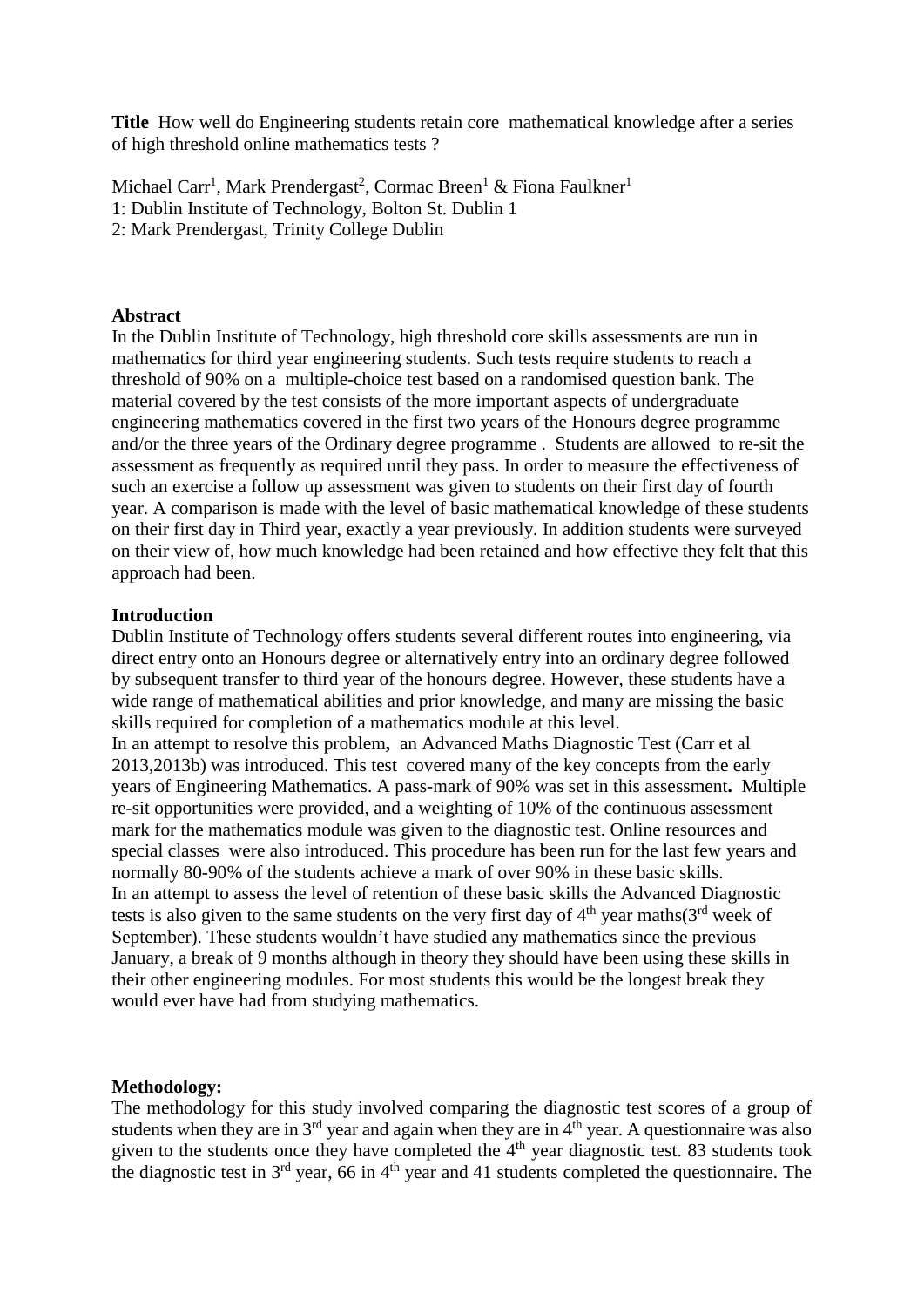questionnaire was designed by the authors and was made up of seven questions with the aim of investigating student's opinions regarding the process of continuous diagnostic testing.

The diagnostic test is made up of 20 questions based on various mathematical topics. These topics include integration (6 questions), differentiation (4 questions),  $1<sup>st</sup>$  Order Differential Equations (2questions),  $2<sup>nd</sup>$  Order Differential Equations (2 questions), complex numbers (2 questions) and matrices (2 questions). The test is presented to students in their first mathematics lectures of 3<sup>rd</sup> and 4<sup>th</sup> year. Students are awarded 3 mark for a correct answer and -1 marks for an incorrect answer. No attempt marks are awarded.

#### **Diagnostic Test Quantitative Results**

Descriptive analysis of the results show that students performed better on the diagnostic test in their first lecture of  $3<sup>rd</sup>$  year (Mean: 11.72, SD: 3.44) than they did in their first lecture of  $4<sup>th</sup>$ year (Mean: 9.14, SD: 3.24). A paired samples T-test found that there was a statistically significant decrease in the mean scores of the students ( $t$  (22) = 3.812, p < .001) between their  $3<sup>rd</sup>$  and  $4<sup>th</sup>$  year.

The following table and figures show a breakdown of the student's performance in each question over both years. In comparison to their 3<sup>rd</sup> year results, 4<sup>th</sup> year students got lower scores in thirteen of the twenty questions. The main differences in scores between each year were in the in the 2<sup>nd</sup> ODE, matrices and complex number questions.

| Question       | <b>Question Type:</b>              | 3rd Year %  | 4 <sup>th</sup> Year % | Diff $(+/-)$ |
|----------------|------------------------------------|-------------|------------------------|--------------|
|                |                                    | <b>Mean</b> | <b>Mean</b>            |              |
| $\mathbf{1}$   | Differentiation                    | 100         | 100                    | No Diff      |
| $\overline{2}$ | Differentiation                    | 100         | 100                    | No Diff      |
| 3              | 2 <sup>nd</sup> Order Differential | 27          | 8                      | $-19$        |
|                | Equations                          |             |                        |              |
| $\overline{4}$ | $2nd$ Order Differential           | 25          | $\overline{0}$         | $-25$        |
|                | Equations                          |             |                        |              |
| 5              | Integration                        | 93          | 94                     | $+1$         |
| 6              | Integration                        | 92          | 88                     | $-4$         |
| $\overline{7}$ | Matrices                           | 59          | 14                     | $-45$        |
| 8              | Matrices                           | 77          | 8                      | $-69$        |
| 9              | 1 <sup>st</sup> Order Differential | 34          | 44                     | $+10$        |
|                | Equations                          |             |                        |              |
| 10             | 1 <sup>st</sup> Order Differential | 34          | 44                     | $+10$        |
|                | Equations                          |             |                        |              |
| 11             | Chain Rule                         | 65          | 48                     | $-17$        |
| 12             | Chain Rule                         | 65          | 48                     | $-17$        |
| 13             | <b>Product Rule</b>                | 72          | 48                     | $-24$        |
| 14             | <b>Product Rule</b>                | 47          | 29                     | $-18$        |
| 15             | <b>Quotient Rule</b>               | 34          | 61                     | $+27$        |
| 16             | <b>Quotient Rule</b>               | 69          | 61                     | $-8$         |
| 17             | <b>Complex Numbers</b>             | 51          | 14                     | $-37$        |
| 18             | <b>Complex Numbers</b>             | 51          | 9                      | $-42$        |
| 19             | Integration                        | 63          | 48                     | $-15$        |
| 20             | Integration                        | 17          | 48                     | $+31$        |

**Table 1:** Breakdown of diagnostic results by question and year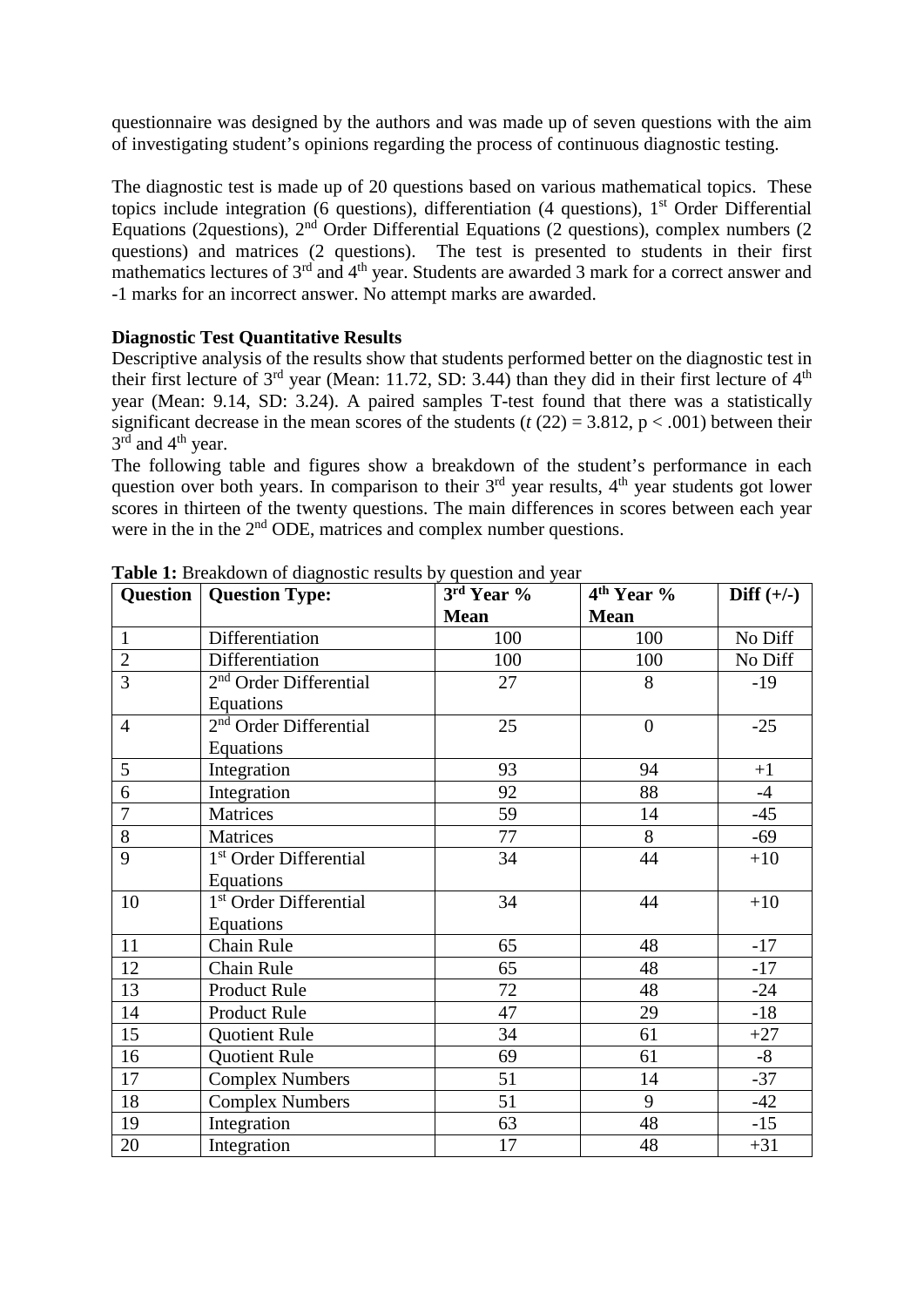These results are particularly interesting when they are compared with student's responses to the questionnaire on the diagnostic testing process. Although the results from both tests show a fall off in performance from year 3 to year 4, the vast majority of students (71.5%) felt it will be somewhat easier or easier to restore knowledge as a result of engagement in the continuous diagnostic testing process.



**Figure 1:** Students responses on whether it will be easier to restore knowledge from diagnostic testing

A closer look at each specific topic show further discrepancies between the findings. Students were asked to reflect on the diagnostic test they took in 3<sup>rd</sup> and 4<sup>th</sup> year and to indicate their level of retention in each of the topics. The two topics which students indicated the highest levels of retention were complex numbers (69.1% somewhat / very high) and matrices (66.7% somewhat / very high). However, these were the topics in which there was the biggest drop in student performance between the  $3<sup>rd</sup>$  and  $4<sup>th</sup>$  year tests. Between the four questions on these two topics these was an average drop of 48 percentage points from the  $3<sup>rd</sup>$  and  $4<sup>th</sup>$  year tests. The majority of students (47.6%) were undecided on their level of retention for the Differential Equation questions. The comparisons of test results for these questions show two different cases. Students did show good levels of retention for the 1st Order Differential Equations but poor retention for the  $2<sup>nd</sup>$  Order Differential Equations.

Overall the results of the questionnaire indicate that students have a positive opinion of the diagnostic testing process. As Figure 2 depicts the majority of students feel that the continuous practising of skills through the diagnostic testing process has helped their performance in end of term examinations.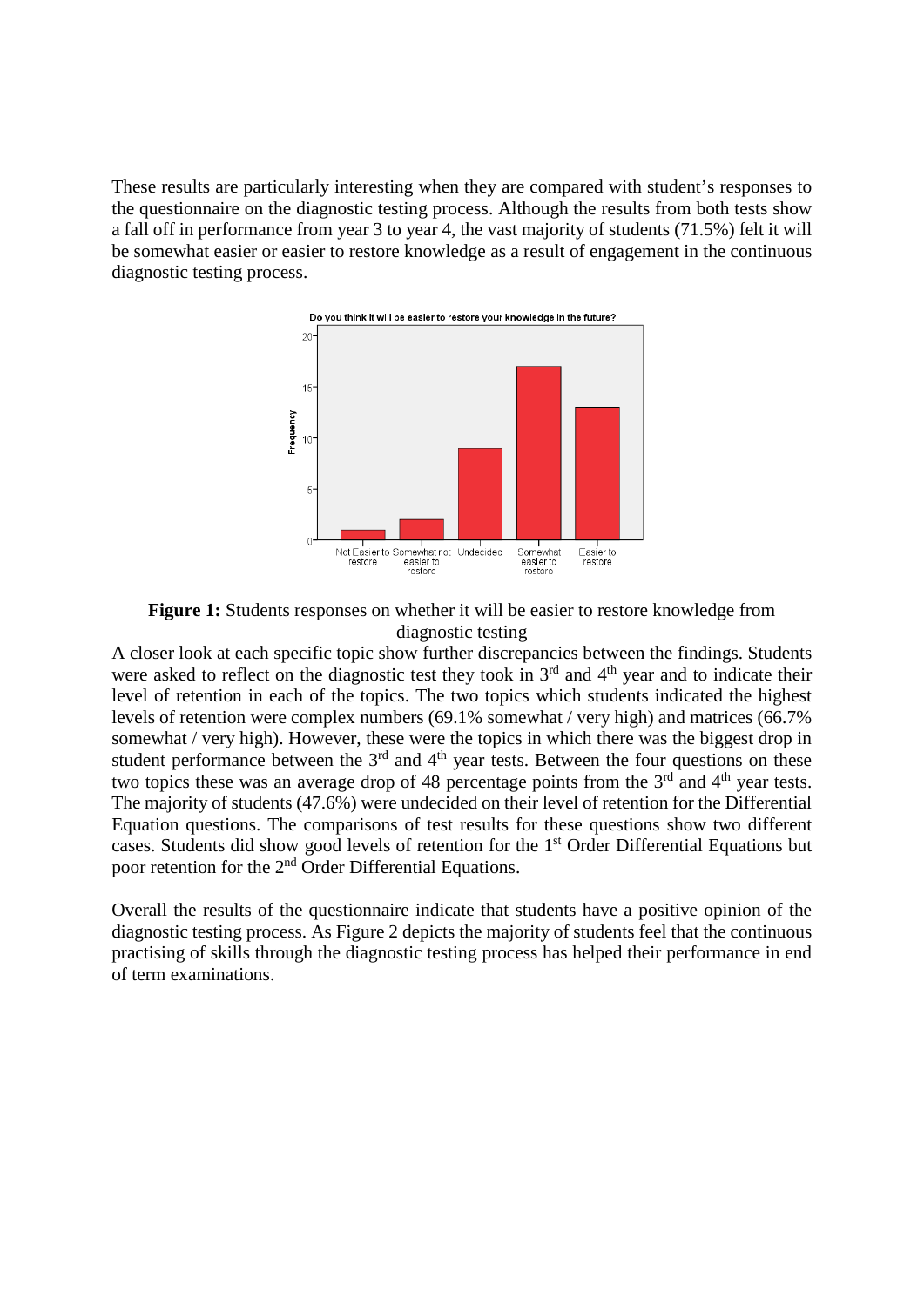



Furthermore, 66.7% of students would like the diagnostic tests to be carried our more frequently. Although the pass mark for the diagnostic test is very high (90%), 47.6% of students feel that this mark is just right. Unsurprising the majority (50%) feel that it is too high.

#### **Qualitative Synopsis of Students' Responses**

# **1. Reflecting on the diagnostic test you took at the start of this academic year, what was your level of retention in each topic since the last diagnostic test you took in 3rd year. Explain.**

When asked to expand on question 1 relating to students' perceptions of their retention levels of topics on the diagnostic test taken at the start of the academic year only 25% of respondents mentioned specific topics of difficulty the majority of these highlighting ODE's as being an issue. Almost 44% of students who expanded on this question referred to "poor retention levels" due to "forgetting" material or "needing revision" but did not mention specific topics. The final significant theme which emerged from students who chose to expand on this question related to a positive attitude towards the diagnostic test as 12% of students felt it encouraged them to revise/improve their skills.

**2. In areas where you had low levels of retention do you think it would be easier to restore your knowledge in the future as a result of your engagement in continuous diagnostic testing. Explain.**

Almost 60% of students who responded to this question highlighted the ability of the diagnostic test to aid memory and retention of topics which is a very positive finding one student describing it as something which helps you to "reinforce existing knowledge" (Male, Level 7). [**Fewer students (36%) focussed on the ability of the diagnostic test to aid real**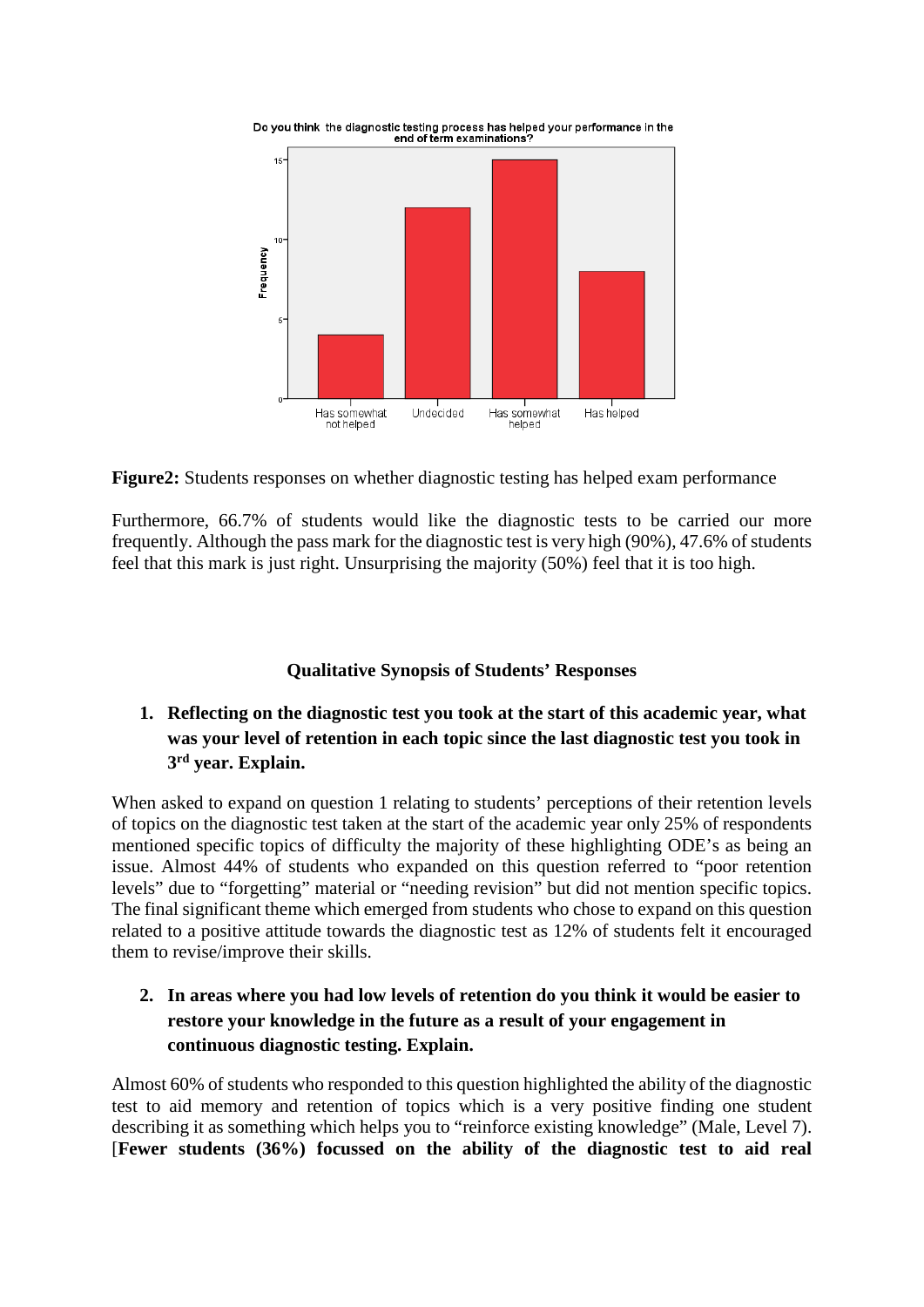**understanding of the mathematical topics contained on the test by encouraging real engagement and study of material after the test was completed**].

**3. Are you addressing the areas where you feel you had low levels of retention?**

# **If yes how?[ i think this question may have been ambiguous some of them are talking about 3rd year and some are talking about 4th year]**

Students who stated that they were addressing areas of weakness in the diagnostic test almost exclusively said they were doing so by engaging in self-study of old material and said that the diagnostic test encouraged them to study while giving them a focus and incentive for their study schedules.

## **If not, why not?**

There were two major themes emerging from students' responses who stated that they were not addressing areas of weakness in the test –53% of respondents maintained that they there was "not enough time in the day" (Female, Level 8) to address the areas of weakness highlighted by the test. The second theme centred around pressure which students felt due to the work load they have in other areas of their degree programmes : "I have to focus on other areas of study" (Male,Level 8) "I can't as I have too much of a work load" (Male, Level 8).

# **4. Do you think your continuous practising of skills through the diagnostic testing process has helping your performance in the end of term examinations? Explain.**

Two thirds of the students who responded to this question were positive towards the diagnostic test and its benefits in preparing them for end of term examinations – "It keeps you in study mode" (Male, Level 8, Mature Student) while 26% of respondents could not see the benefit of the diagnostic testing in preparing them for their end of term examination.

# **7. How could the diagnostic test be improved?**

Students' opinions in relation to how the diagnostic test could be improved centred around the following 4 themes starting with the one which was most prevalent:

- 1. 32% of students who responded suggested that the pass mark should be lowered from 90% - "Maybe reduce the 90% pass rate slightly" (Female, Level 7).
- 2. 16% of students who responded had an issue with the negative marking and suggested that this be removed from the testing.
- 3. Another 16% requested that more tests be carried out as they found them so helpful.
- 4. 11% of students felt that the correct answer or some form of feedback should be provided when they got questions wrong.

The remainder of students maintained that the test was fine as it was or did not provide any suggestions for change at all.

#### **Conclusions**

We observe a significant decrease in the performance of the students from beginning of 3<sup>rd</sup> year to beginning of 4th year. Even though almost all of the students had passed an online